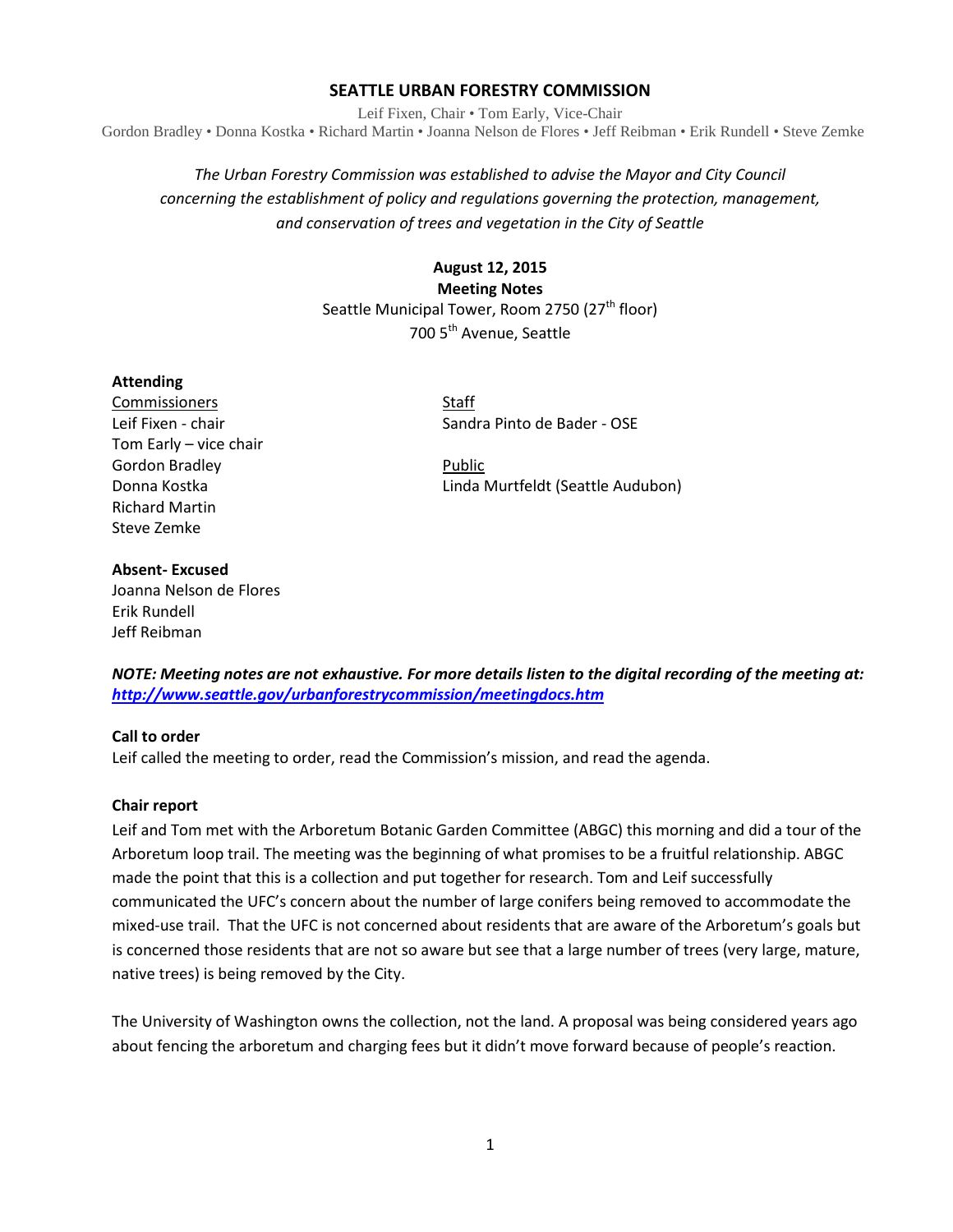One of the things ABGC mentioned was an effort before or as they are cutting the trees that describes how they are going to make reparations. They are going to be planting six trees for each tree they are removing. The arboretum experience will be markedly improved by this project.

We need to be cautious with the planting of new trees because if they don't get watered they'll die. Tom said that the Department of Ecology will have a ten-year monitoring effort of restoration activities because as part of this project they will be restoring one creek, removing culverts and altering some wetlands.

UFC should brainstorm ways to influence the Arboretum to join the effort to protect trees in Seattle. They are talking about a way-finding plan that could include signs that describe the details of the trees. There can be opportunities for the public to gain information and understanding about urban trees. A second way to participate would be to make assessments about survivability of trees during construction.

The Arboretum's plan is reviewed annually, but it sounds like they usually keep those changes to a minimum. The UFC might be able to influence the process in such a way that it becomes a higher priority.

Sandra will set up a working joint meeting with ABGC to talk about the wayfinding plan and the Master Plan update. This could be an opportunity for the UFC to become better known.

# **Parks' Supplemental Use Guidelines for Natural Areas/Greenbelts follow up recommendation – discussion and possible vote**

Donna walked the group through the draft letter she prepared. The Commission discussed the letter and agreed that the revised draft guidelines continue to be in contradiction of the 1993 policy.

Council should determine whether the supplemental use guidelines comply with the 1993 policy or not. There was agreement that the UFC should encourage City Council to get involved, so a new letter was drafted encouraging City Council to get involved in this process.

## **ACTION: A motion to approve the new letter was made, seconded, and approved.**

## **City Fruit letter of support – first draft, discussion, and possible vote**

The Commission reviewed the draft letter produced by Erik and Sandra and decided to adopt it as written.

## **ACTION: A motion to approve the draft letter as written was made, seconded, and approved.**

## **Cheasty Greenspace determination of no significance – discussion**

The Commission discussed both the DNS and the SEPA Checklist.

There was discussion about issuing a letter stating that the check list doesn't address the UFC's hydrology issues.

Tom recommended the group to provide advice at a higher level instead of providing input on a project by project basis.